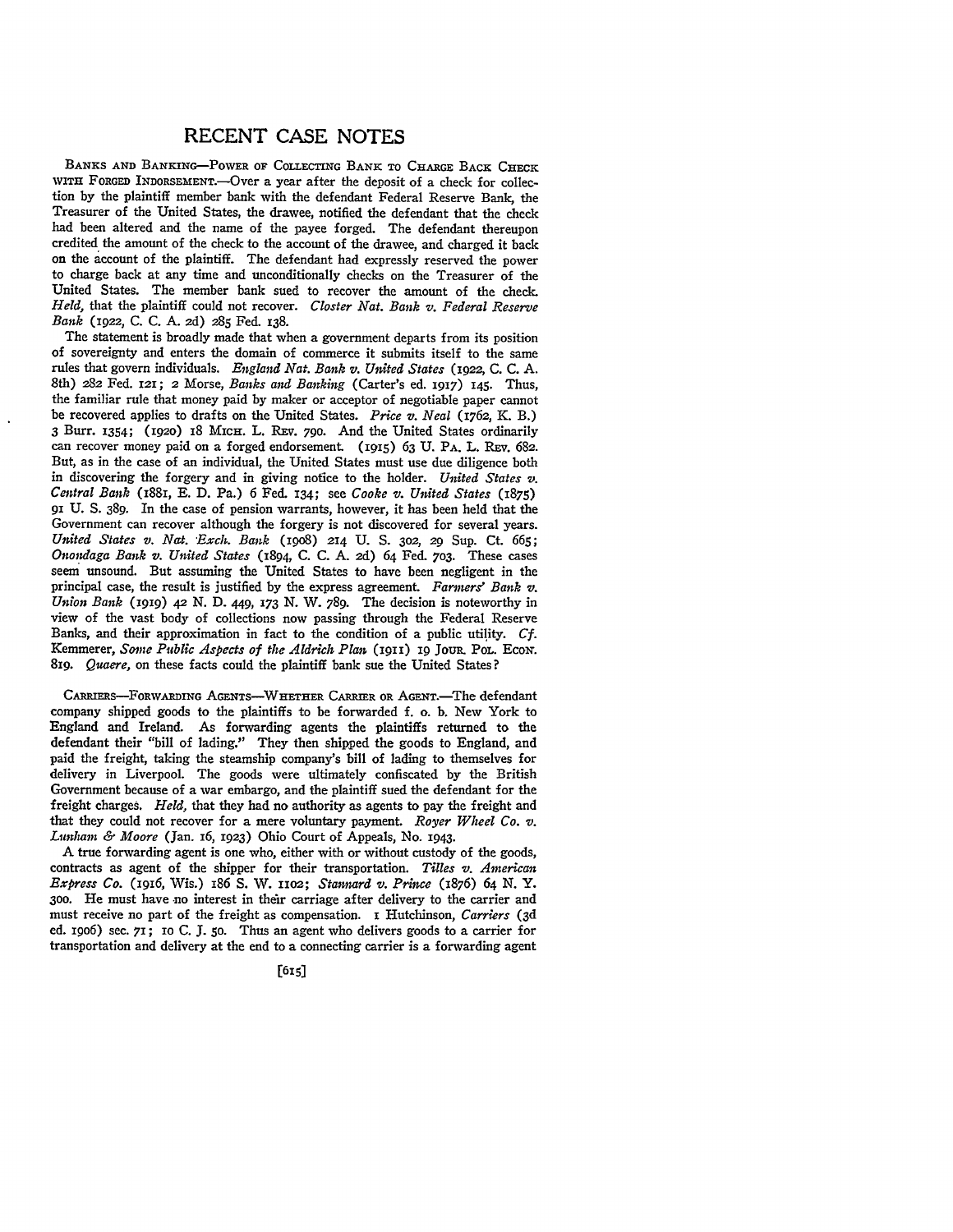with respect to the second carrier. I Hutchinson, *op. cit.* sec. *472; Fisher v. B. & M. Ry.* (1904) *99* Me. 338, **59** At. **532.** But if he exercises control over the goods while in transit, he becomes a common carrier. This is true where he contracts with the shipper to transfer the goods through to their final destination, even though he does not own the means of transportation. *Bare v. American Forwarding Co. (igog)* 146 Ill. **App.** 388; *Blakiston v. Davies, Turner & Co.* **(191o)** *42* Pa. Super. Ct. **390;** *contra: Blair v. American Forwarding Co.* **(1911)** 159 Ill. App. 511. So also where he combines small shipments into carload lots for a common destination. *Kettenhofen v. Globe Transfer & Storage Co.* (1912) **70** Wash. 645, *127* Pac. **295;** *Reath v. .Tudsoni Freight Forwarding Co.* (192o) 47 Calif. App. 426, **19o** Pac. 839; *contra: Calif. Com. Ass. v. Wells Fargo & Co.* **(198o)** *i4* I. C. C. 422. The express company, which issues its own bill of lading, makes its own contracts, and sends direct to its agent who distributes the goods, is universally held to be a carrier. *Southern Express Co. v. Ramey* (1909) 164 Ala. 2o6, *5I* **So.** 314; *Buckland v. Adains Express Co.* (1867) 97 Mass. 124. The same is true of transportation companies within cities. *Benson v. Oregon Short Line Ry.* (1909)  $35$  Utah,  $241$ ,  $99$  Pac. 1072. The distinction seems to depend upon whether there is an agreement with the shipper actually to carry the goods, or merely to arrange for carriage. The question usually arises where goods are lost in transit, and should not be influenced by the name which the "forwarding agent" has chosen. *Schloss p. Wood* (1888) **II Colo.** 287, 17 Pac. **91o;** *Blakistonr v. Davies Turner & Co., supra.* In the instant case the agent received the goods, issued its own bill of lading, took the steamship company's bill of lading in its own name, and paid the freight. This is a clear enough undertaking to carry to constitute the plaintiff a carrier, and the decision in the instant case might better have been based on that ground.

**CONSTITUTIONAL** LAw-DuE PROCESS **OF** LAw-CoNCI.IATION CERTIFICATE CONDITION **PRECEDENT TO** TRiAL.-The plaintiff sued on a \$6o promissory note. A statute provided that no process should be issued in the commencement of a civil suit involving less than \$2oo, unless the moving party had filed a conciliator's certificate showing that an attempt to effect a settlement had been made and had failed. N. D. Sess. Laws, 1921, ch. 38. The plaintiff had not filed a certificate. *Held,* that the plaintiff could not recover. *Klein v. Hutton (1922,* N. D.) 191 N. W. 485.

A conciliator cannot compel the attendance of parties or witnesses, or determine any cause without consent of the parties. If no agreement is reached and the certificate is filed, either party may proceed with the action. See (1923) 6 AM. Jun. Soc. JoUR. **133.** Statutes may change the remedy for a breach of legal obligation, if some adequate remedy remains. *National Surety Co. v. Architectural Decorating Co.* (1912) *226* **U.** S. 276, 33 Sup. Ct. 17. Although the proceeding before the conciliator may be considered a trial, it is generally held that the right to a jury trial is not violated where a jury is granted only on appeal. *Capital Traction Co. v. Hof* (1899) 174 U. S. *I,* **19 Sup.** Ct 580; *Flour City Fuel & Transfer Co. v. Young* (1921) **150** Minn. 452, 185 N. W. 934. The statute might be sustained as an exercise of the police power, since unnecessary and harmful litigation may be prevented by it. See *Noble State Bank v. Haskell* (1911) 2h9 U. **S. 104,** 31 Sup. Ct. 186. Various statutory measures decreasing the expense and formality of litigation have been declared constitutional in recent years. Arbitration agreements made irrevocable: *White Eagle Laundry Co. v. Slawek (1921) 296* Ill. **240,** *129* **N.** E. 753; Cohen, *Coummercial Arbitration* **(1921) 31 YALE** LAW **JOURNAL,** 147; workmen's compensation acts: *Arizona Employers' Liability Cases* **(1919) 250 U. S.** 400, 39 Sup. Ct. 553; *I* Honnold, *Workmen's Compensation* (1917) ch. *I,* art. 3; conciliation court: *Flour City Fuel & Transfer Co. v. Young, supra;* Vance, *Minneapolis Court of Coneiliation* (1918)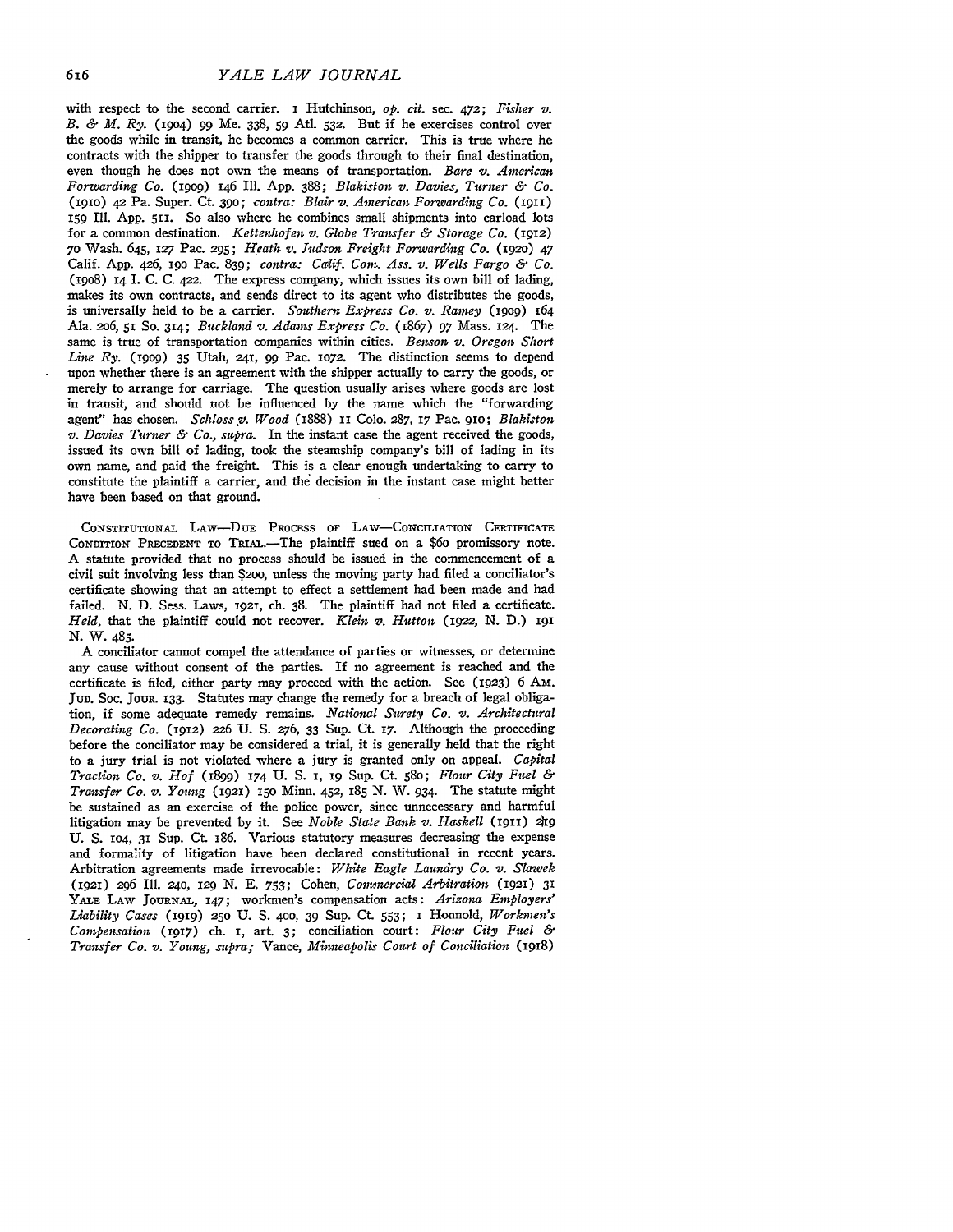2 *MINN* L. REv. 491; juvenile, domestic relations, and small claims courts: Flexner and Oppenheimer, *Legal Aspects of the Juvenile Courts (1922)* **;** Smith, *Justice and the Poor* **(1919) ; 23** LAw NOTES, 185. Conciliation requirements similar to those adopted **by** the instant statute have been in force in Norway and Denmark since 1795. Grevstad, *Courts of Conciliation* (1891) 68 ATLANTIC MONTHLY, 401, 405: Teisen, *The Danish Judicial Code* (1917) 65 U. PA. L. REV. 543, 560. Voluntary conciliation was provided for in North Dakota, but the statute proved impracticable. N. D. Comp. Laws, 1913, sec. 9187-9192; Grevstad, *Courts of Conciliation in Avterica* **(1893) 72 ATLANTIC MONTHLY,** 671; (IgIg) 2 **Am. JUD.** SoC. JouR. **151.** Conciliation procedure, adopted from continental systems, has existed in Latin America. Obregón, *Latin-American Commercial Law* (1921) 765. Some forms of conciliation are in use on the Continent. 2 Garsonnet & Cezar-Bru, *Procidure civile* **(1912)** 258-300; Gaupp-Stein, *Die Zivilprozessordnung fir das Deutsche Reich* (iith ed. 1913) secs. 5IO(c), 6o8, 611. Devices which tend to reduce litigation while preserving all the rights of the parties cannot but be welcomed. On the related question of contractual agreement on a sole forum as the exclusive place of litigation, see (1918) 28 YALE **LAW JOURNAL,** 190.

CONSTITuTIONAL **LAW-INJUNcTION-COLLECTION OF PENALTY AS** "TAx" **ON** LIQUOR.-The complainant asked that the defendant revenue officer be enjoined from collecting by the usual tax distraint an assessment under sec. 35 of the National Prohibition Act. Act of Oct. **28,** 1919 (41 Stat. L. **305,** 317). **" ....** upon evidence of such illegal manufacture or sale a tax shall be assessed against, and collected from, the person responsible for such illegal manufacture or sale in double the amount now provided by law, with an additional penalty of \$5o0 on retail dealers and \$i,oo on manufacturers. The payment of such tax or penalty shall give no right to engage in the manufacture or sale of such liquor **.. "** The petitioner claimed that this section imposes a penalty, and that the collection as a tax was therefore unconstitutional. *Held,* (two justices *dissenting)* that the defendant should be enjoined. *Lipke v. Lederer* (1922, U. **S.) 42** Sup. Ct. 549. (Followed in *Regal Drug Corp. v. Wardell* (1922, U. S.) 43 Sup. Ct. **152.)**

Until this type of liquor case, section 3224 of the Revised Statutes forbidding the maintenance of suits in any court "for the purpose of restraining the assessment or collection of any tax" has been rigidly applied to prevent delay in the collection of taxes. U. S. Rev. Sts. 1873, sec. **3224;** *Singer Sewing Machine Co. v. Benedict* **(1913) 229** U. **S.** 481, 485, **33** Sup. Ct. 942, 943. This is in accord with the general rule in tax cases, even in the absence of statute. *Pudlan v. Kinsinger (187o,* C. C. A. 6th) 2 Abb. 94, 1O5. Even before sec. 3224, it was established that the mere claim of unconstitutionality or illegality of the tax would not be sufficient ground to induce equity to interfere. *Dows v. Chicago* **(i87o, U S.) 'II** Wall. io8. But after sec. 3224, the grounds which usually give equity jurisdiction-such as a resulting multiplicity of suits or a cloud on title, in addition to the claimed unconstitutionality-were specifically rejected. *Dodge v. Osborit* **(1915) 240** U. S. 118, 36 Sup. Ct. **275.** In the field outside of taxation courts seem, where constitutional guaranties have been concerned, to have been more ready to accept even a minimum technical "irreparable injury" or "inadequate remedy at law," and to grant the injuction with little discussion of these grounds. See 4 Pomeroy, *Equitable Jurisprudence* (4th ed. **1919)** 4135. Several cases do not discuss "irreparable injury" or "inadequate legal remedy" at all, the only point made being the violation of the "due process" clause. *Reagan v. Farmers' Loan & Trust Co.* (894) **I54** U. **S.** 362, 14 Sup. Ct. **1047;** *Ex parte Young* **(1907) 209** U. **S. 123,** <sup>28</sup> Sup. Ct. 441; *Noble State Bank v. Haskell* (1911) 219 U. S. 104, 31 Sup. Ct. 186. Even in the field of taxation, the square conflict in the states over the granting of such injunctions, and the frequency of such petitions as caused the enactment of see. 3224, indicate the belief in both petitioners and courts that injunctions against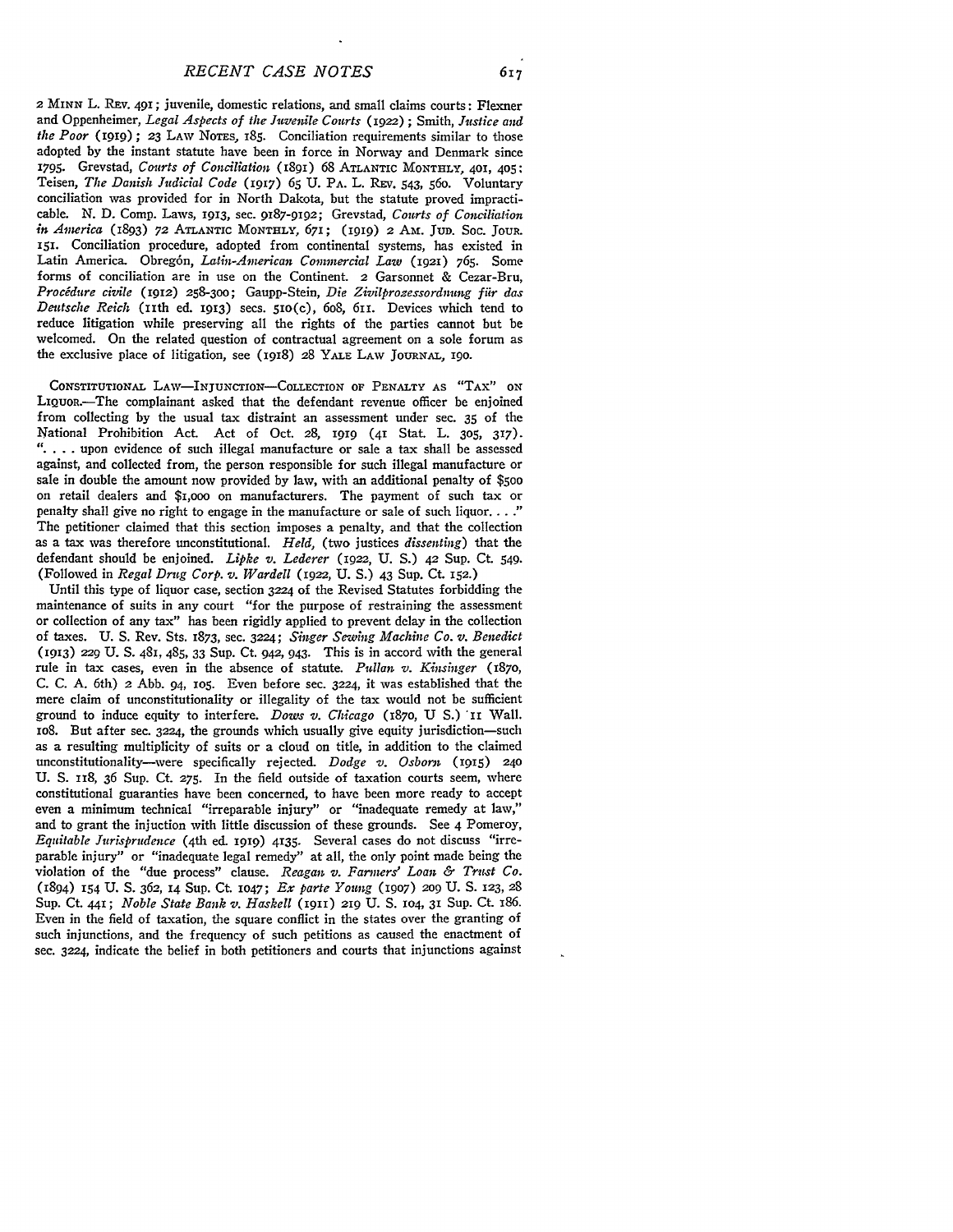the invasion of constitutional guaranties are *sud generis,* and do not come within the ordinary meaning of "irreparable injury" or "inadequate remedy at law." See **2** Ames, *Cases in Equity Jurisdiction* (1904) 73; 4 Pomeroy, *op. ct.* sec. 1779 *et seq.* The dissent, however, takes a stand sanctioned both by the usual requirements for equity jurisdiction and the special severity of tax cases. Ames, *op. cit. 72.* Can it be said that the majority held that an invasion of a constitutional guaranty-here the collection of a *penalty* by summary tax process without a hearing-is itself an "irreparable injury"? See *Interstate Conwinerce Commission v. Brimson* (1894) **154 U. S.** 447, 485, **14** Sup. Ct. **1125, 1136.** If so, they have been preceded and followed by similar decisions. Fontenot v. Accardo (1922, C. C. A. 5th) 278 Fed. 871; *Regal Drug Corp. v. Wardell, supra;* see *Dut Pont v. Graham* (1922, **D.** Del.) **283** Fed. **300.** In making such decisions, a court of equity more nearly approaches the ideal of a perfect remedial agency, preventing the injury rather than applying the imperfect cure of damages.

CONTRACTS-ALTERNATIVE PROMISES-DAMAGES FOR BREACH.-In consideration of the plaintiff's assignment of all of its rights in a certain patent the defendant agreed to pay **\$30,000** in cash and within ninety days to organize a corporation and deliver to the plaintiff stock to the value **of \$120,ooo** at the market price, or, in lieu of the stock, to pay the plaintiff \$5o,ooo. After the ninety days neither the stock nor the \$5o,ooo had been delivered. The plaintiff sued for damages. *Held,* that the plaintiff could recover **\$50,0oo.** *Pennsylvania Retreading Tire Co. v. Goldberg* (1922, Ill.) **137 N. E.** SI.

The contract may be in form alternative where there is a provision for a penalty or liquidated damages. Penalty clauses have become unenforceable and inoperative. *Fellows v. National Can Co. (1919,* **C. C. A.** 6th) *257* Fed. **97o. A** reasonable attempt to liquidate damages is effective. Rabinowitz v. Apter (1915) 90 Conn. 1, **96** Atl. **157.** The character of the provision is a question of law for the court. *Dowd v. Andrews* (1922, Ind. **App.) 134 N. E. 294.** The provision in the instant case for the payment of **\$5oooo** is not a penalty since it is for a smaller sum than the alternative, and it is not liquidated damages since the value of the stock is already liquidated **by** the terms. This seems, rather, a real alternative contract where the performance of either alternative will fully discharge the promisor's duty. In the absence of a stipulation to the contrary the one who is to render the performance has the choice. Coke, *Littleton* **\*145a.** There is a breach of contract only when neither alternative is performed. Damages for breach are measured **by** the value of the alternative less onerous to the defendant, because he has the power of choice. *Franklin Sugar Refining Co. v. Howell* **(1922,** Pa.) i18 Atl. iog. An inconsistent and perhaps erroneous view is to give the promisee the option when the promisor fails to make an election. *Phillips v. Cornelius* (I9oo, Miss.) **28 So'.** 871; 3 Williston, *Contracts* (1920) sec. **1407;** 5 Page, *Contracts* (2d ed. 1921) sec. 2799. But where one alternative is to pay a sum of money most courts will enforce that alternative, as in the instant case. *<sup>i</sup>*Sedgwick, *Damages* (9th ed. **1912)** sec. 423; Williston, *loc. cit.; Pa. Ry. v. Caspar Reichert* **(1882) 58** Md. **261.** Also the court correctly followed the rule as to the less onerous alternative. The lower court said that **by** failing to organize the corporation and deliver the stock the defendant must be held to have elected to pay the sum **of** *\$50,000. Pa. Retreading Tire Co. v. Goldberg* **(1922)** *224* **Ill. App. 241.** More properly this was not an election, since there was a failure to perform either alternative on time. An election was more satisfactorily shown **by** the upper court which assumed that the corporation was to be for the purpose of manufacturing the invention, and since the defendant assigned the letters'patent to another corporation before the ninety days were up, it was thus impossible for him to perform that alternative. So the duty to pay **\$50,000** would follow from the general rule that where one alternative becomes impossible it does not excuse the promisor from 'performing that which remains possible. *Board of Education v.*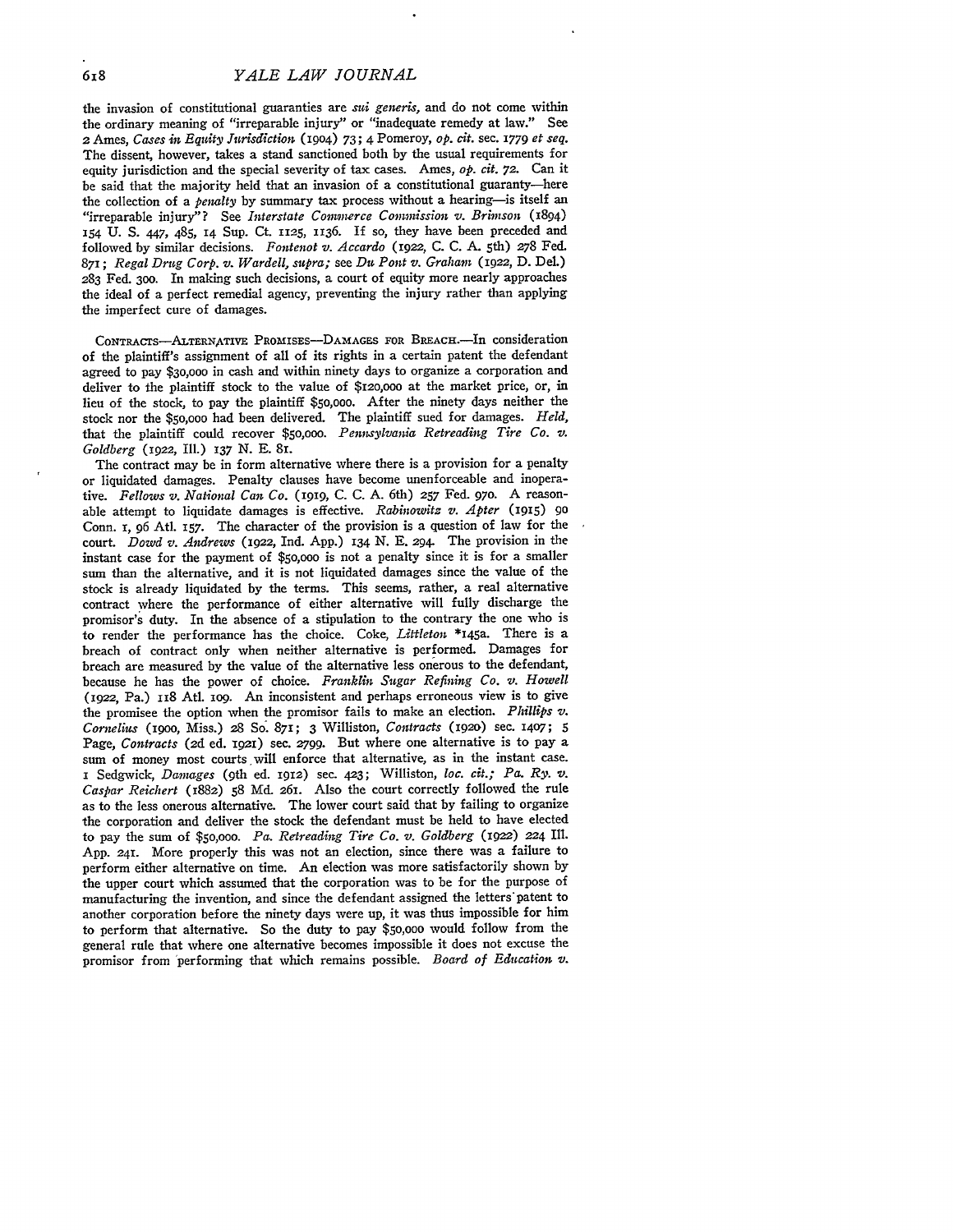*Townsend* (igoo) 63 Ohio St. 514, **59** N. E, **223; 3** Williston, *op. cit.* sec. *i96I.* As to the effect of the Statute of Frauds on alternative performance, see **(1921) 7 CORN.** L. **QUART. 51.**

CRIMINAL LAw-LARCENY BY **TRICK** DISTINGUISHED **FROM OBTAINING** PROPERTY **BY** FALSE PRETENsEs.-The defendant acquired possession of a deed professedly as escrowee but with the secret purpose of depriving the grantor of his property therein. He was indicted for larceny by trick. *Held,* that the defendant was guilty. *State v. Ritchie* (1922, Iowa) **19o** N. W. 943.

One N took possession of the plaintiff's motor-car under pretense of exhibiting it to H, a possible purchaser, but actually with the intention of feloniously converting it. An action was brought in the nature of trover against the defendants, *bona fide* purchasers from **N.** *Held,* that the defendants acquired no title, since N's possession was based on larceny by trick. *Heap v. Motorists' Agency, Ltd.* (1922, K. B.) 39 T. L. R. **150.**

**An** essential element of the offense of larceny at early common law was a trespassory taking from the owner. Beale, *The Borderland of Larceny* (1892) **6 HARv.** L. **REV. 244.** Rigorous technical construction of this requirement to limit the incidence of capital punishment also seriously restricted the scope of the criminal law. The later effort of courts and legislatures to provide a penalty for the fraudulent misappropriation of entrusted property has produced three separate crimes: larceny **by** trick, embezzlement, and obtaining property **by** false pretenses. **If** the accused obtains a chattel **by** fraud or artifice, intending at the time to convert it, while the owner intends to part with "possession" only, the crime is larceny **by** trick. *Rex v. Pear* **(I779,** all the judges of England, and Barons of the Exchequer) i Leach, **253,** 2 East P. **C. 685.** But if the owner intends to part with his "property," that is, title, it is obtaining property **by** false pretenses. (1757) **30** Geo. II, c. **24,** sec. I; see *Williants v. State* (19o5) 165 Ind. 472, **75** N. E. 875; 2 L. R. **A. (N.** S.) *249,* note. If the acquisition of possession is lawful, and the intent fraudulently to convert is formed subsequently, the crime is embezzlement. **(I799) 39** Geo. III, c. **85;** see 2 Bishop, *Criminal Law* (8th ed. **1892)** secs. 318(a)-329. In the instant Iowa case a conviction for larceny was sustained although the owner of the goods, induced by trick, intended, not to pass the property in them, but to confer on the person to whom he gave possession a power to pass the property. But the English decision considered the offense larceny expressly on the ground that the owner did not confer a power to pass the property. If he had, according to this opinion, the crime would have been obtaining property under false pretenses and the title of a *bona fide* purchaser for value indefeasible-a result which might have been reached under the law of agency. For both of these opposing views precedent may be found. *Zink v. People* (1879) *77 N.* Y. ir4; *contra: People v. Delbos* (i9o5) 146 Calif. 734, 81 Pac. 131. The continued existence of the subtle distinctions between these crimes is confusing and unnecessary. NOTES (1914) 2 CALIF L. REv. 334; NoTEs **(1920) 20 COL.** L. REv. 318; **COMMENTS (92) 30** YALE LAW **JouRNAL,** 613. Remedial legislation, generally in the form of a consolidation of the offenses into one crime of larceny, has already been enacted in several jurisdictions. **N.** Y. Cons. Laws, **19o9,** ch. **40,** sec. 1290; Mass. Rev. Laws, **I9O2, ch.** 2o8, sec. *26;* **ch.** 218, sec. **40.**

CRIMINAL LAW-POWER OF **APPELLATE** COURT TO **REDUCE** PUNISHMENT.-In an indictment for rape, the jury found the defendant guilty, and fixed his punishment at death. *Held,* (two judges *dissenting)* that since there were mitigating circumstances, the sentence would be reduced to life imprisonment. *Davis v. State* (1922, Ark.) **244 S.** W. **750.**

The trial court always has the power to reduce to the legal penalty a penalty which is illegally excessive. *Shields v. People* **(1907) 132** Ill. **App. lOg, 139:**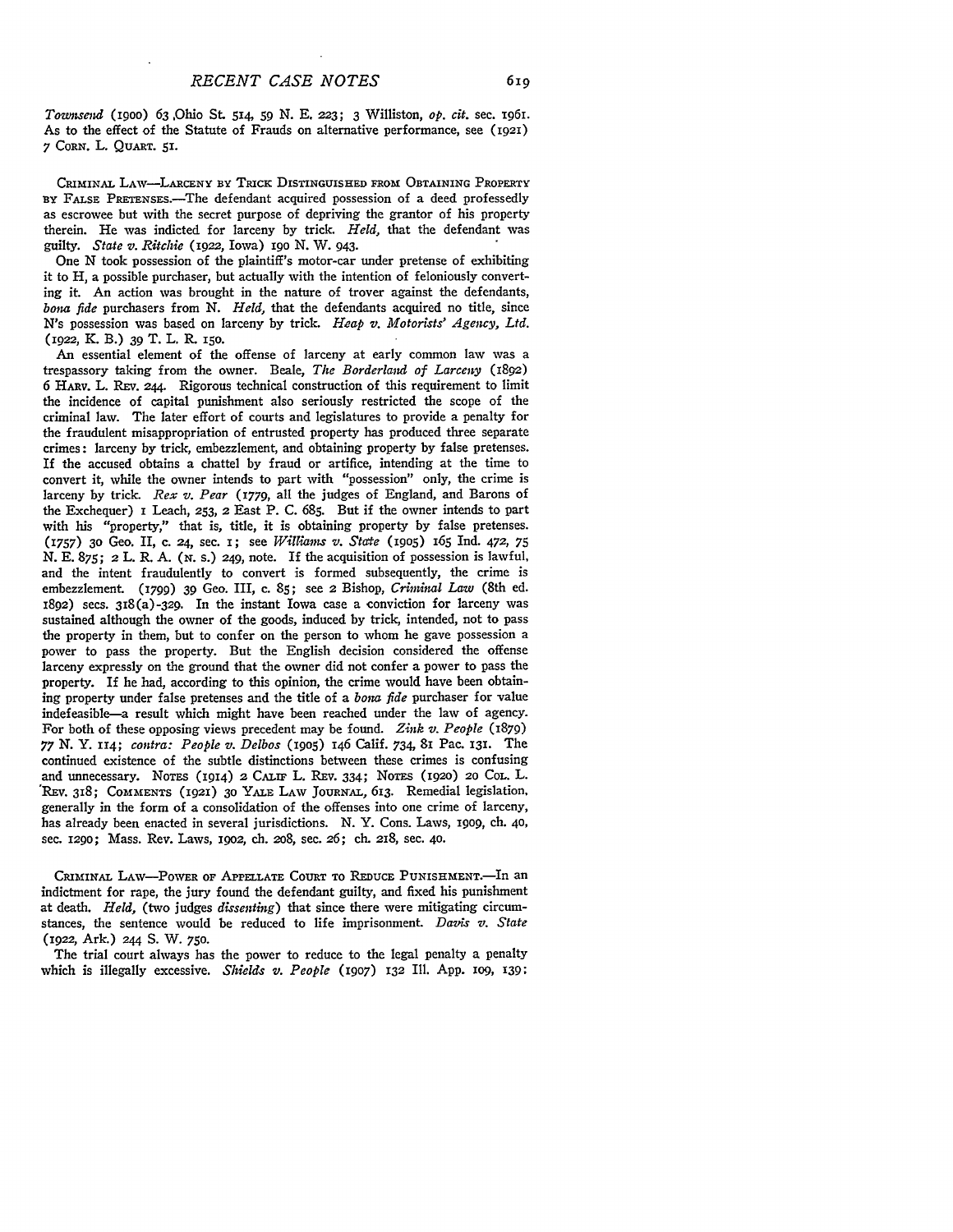*Weaver v. State* **(II)** *I* Ala. App. 48, **55** So. *956; Taylor v. State* (915, Tex. Cr. App.) 18o S. W. *242;* 51 L. R. A. *(N.* s.) 373, note. Statutes in some states give the appellate court power to reduce a sentence although it is not illegally excessive, whether it has been imposed by the jury or by the trial court. *Reed v. State* (192o, Okla. Cr.) 191 Pac. **1041** (jury) ; *Childs v. State* (1918, Okla, Cr.) **175** Pac. **59** (court); *State v. Ringdahl* **(1921)** 191 Iowa, 748, 183 **N.** W. **332** (court). In the case of an appeal from a sentence imposed by the trial court it has been held that the judgment will not be modified unless there has been an abuse of discretion. *State v. Olander* (1922) **193** Iowa, 1379, 186 N. W. **53.** Where statutes exist, reduction of the sentence is considered a matter of justice and not of clemency. *Anderson v. State* (1889) 26 Neb. 387, 41 **N.** W. 951; *Fritz v. State* (1912) 8 Okla. Cr. 342, 128 Pac. **170.** In the absence of a statute the cases are perhaps too few to establish a majority rule, but apparently the tendency is to deny the appellate court power to reduce a penalty. *People v. Huff* (1887) *72* Calif. 117, **13** Pac. 168; *Raynmond v. United States* **(1905) 26** App. D. C. **250;** *Hall v. State* (1914) 113 Ark. 454, 68 S. W. **1122;** *contra: Marshall v. State* (1884) 74 Ga. *26.* Regardless of whether the appellate court should be able to reduce a penalty imposed by a trial judge or not, it seems that it should not have power to mitigate a sentence which, as in the instant case, is part of the jury's verdict, except under the rules with reference to disregarding verdicts generally. *Burns v. State* (1922, Ark.) 243 **S.** W. 963. In giving exclusively to the jury the power to impose the penalty, the statute must have been intended to take it from the judge, unless (as seems dubious) it was intended to take it only from the trial judge and not from the appellate court.

DIVORCE-SEPARATION-EFFECT OF RECONCILIATION.-Several years after a decree of separation from bed and board, the plaintiff asked that judgment be entered for arrears of unpaid alimony. The defendant claimed that because of a reconciliation the judgment of separation had become a nullity. *Held,* that the decree was not annulled by the reconciliation. *Bailey v. Bailey* (1922, Sup. Ct) 196 N. Y. Supp. 340.

Where cause for divorce is condoned, and not subsequently repeated, it is no ground for an action. *Griffith v. Griffith* (19o6) 77 Neb. i8o, io8 N. W. 981; *Phinizy v. Phinizy* (1922, Ga.) 114 **S. E. 185.** An action of separation also is abated by a reconciliation. *Schaub v. Schaub* (19o6) 117 La. *727, 42* So. 249. Unless expressly excepted by the deed, a reconciliation will avoid a separation agreement. *Roberts v. Hardy* **(19O1) 89** Mo. App. 86; *Daniels v. Benedict* (1899, C. C. A. 8th) 97 Fed. 367; *cf. Brody v. Brody* **(192o) i9o** App. Div. 8o6, 18o N. Y. Supp. 364. And voluntary cohabitation pending divorce proceedings operates to extinguish the cause. *Jenkins v. Jenkins* (1922, Or.) 204 Pac. 165. Although reconciliation has no effect on a final decree of divorce, yet by cohabitation after an interlocutory decree the offense is forgiven, and the final decree will be refused. *Hyman v. Hyman* [19o4] P. **403;** *Cary v. Cary* (1911) **<sup>144</sup>** App. Div. 846, 129 N. Y. Supp. 444. But in accord with the instant case a decree of separation is not affected by a subsequent reconciliation in the absence of an order by the court rendering it. *Hobby v. Hobby (1896)* 5 App. Div. 496, *39* N. Y. Supp. 36; *contra: Tiffin v. Tiffin* (18o9, Pa.) **2** Binn. *202.* Otherwise the fear of losing alimony might well deter a wife from seeking reconciliation. Or, to frustrate the decree, an artful husband might seduce his wife into a momentary reunion followed by renewed illtreatment which might be difficult of proof. See *Lockridge v. Lockridge* (1835, Ky.) 3 Dana, 28. Although condonation is itself made nugatory by a repetition of the offense, the safer rule seems to be to put the burden on the husband to procure alteration of the alimony decree where the reconciliation was in good faith, rather than on the wife to re-establish a decree made *prima facie* null by a pretended reconciliation;

620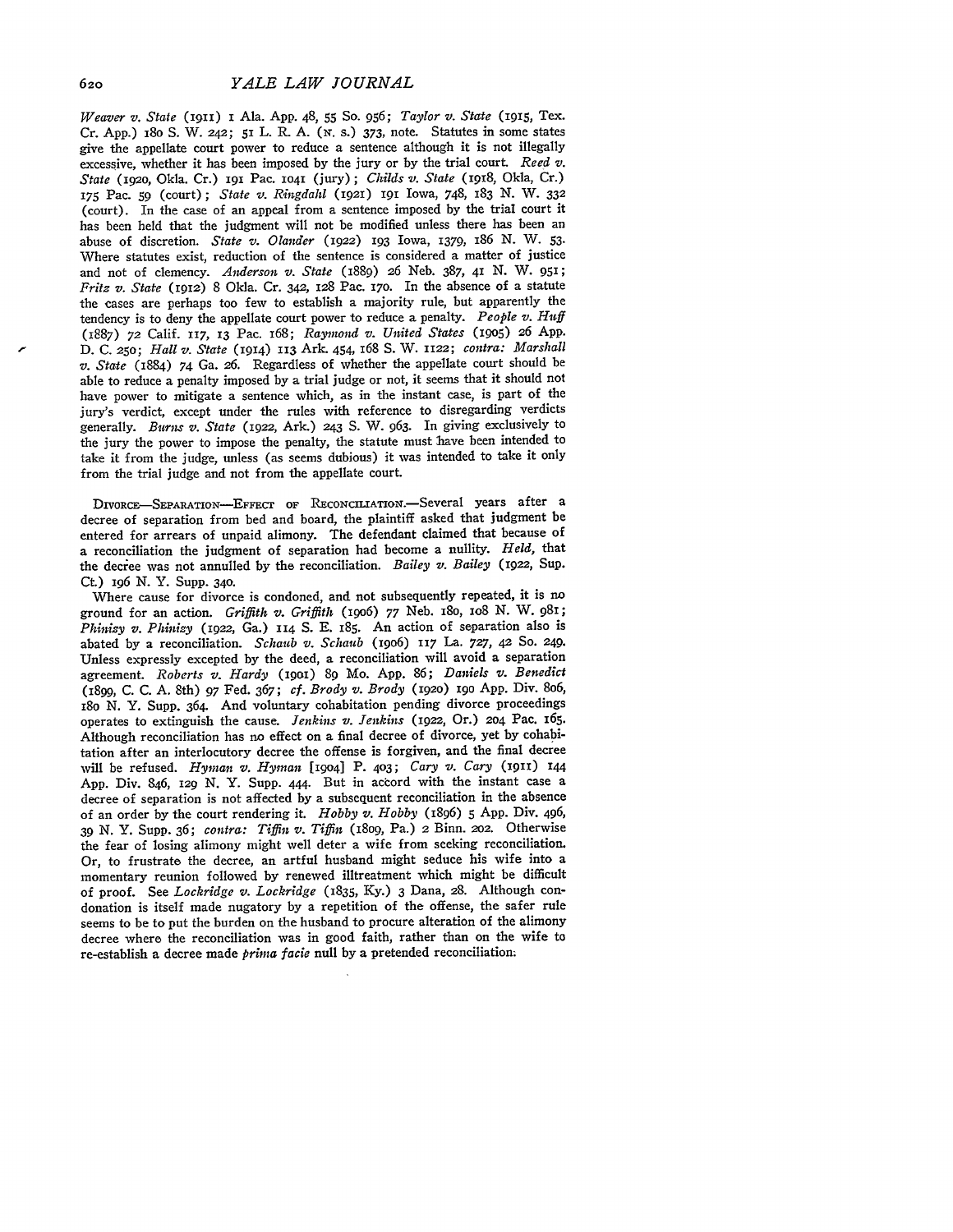FEDERAL PRAcTIcE-INJuNcrIoN BASED **UPON** CONSTITUTIONALITY OF STATUTE-NUMBER OF JUDGES REQUIRED.-The plaintiff company asked for an injunction against a State Board to prevent it from reducing the telephone rates, on the ground that such reduction would be unconstitutional. The District Judge granted a temporary restraining order. A court consisting of three judges, as required **by** section 266 of the Judicial Code, denied the application for an interlocutory injunction. Later, the District Judge, sitting alone, allowed an appeal and continued the restraining order issued by him. A motion was made to set aside the restraining order. *Held,* that the motion would be granted. *Cumberland Tel. and Tel. Co. v. La. Commission.* (1922, **U.** S.) 43 Sup. **Ct.** 75.

The Michigan Public Utilities Commission issued an order establishing new telephone rates. The plaintiff applied for an interlocutory injunction restraining its enforcement on the ground of unconstitutionality. *Held,* that since the unconstitutionality of a statute was not involved, section *266* of the Judicial Code did not apply, and that the court could hear the application without calling two additional judges. *Michigan Telephone Co. v. Odell* (1922, E. D. Mich.) 283 Fed. 139.

The United States Supreme Court assumes an interpretation of section 266 of the Judicial Code opposed to that in the *Michigan* case. The difficulty arises from the ambiguous wording of the section, which says: "No . **. .** . injunction **....** restraining the enforcement . . . . of any statute of a State by restraining . . . . any officer .... in the enforcement or execution of such statute, *or in the enforce*ment or execution of an order made by an administrative board or commission *acting under and pursuant to the statutes of such State* shall be issued . **. .** . upon the ground of the unconstitutionality of such statute. . . **."** Act of March 3, 1911 (36 Stat. at L. lo87, 1162) as amended by Act of March 4, 1913 (37 Stat. at L. 1013). If the words, "or of such order," had been added at the end of the quotation doubtless the intention of the amendment would have been definitely expressed. Before the amendment in 1913, which added the italicized words, it was held that three judges were not necessary where the constitutionality of the *statute* was not involved. *Chicago B. and Q. Ry. v. Oglesby* (1912, W. D. Mo.) 198 Fed. 153. The rule which best effects the apparent intention of the legislature in making the amendment is that three judges are also necessary where the constitutionality of such an *order* is involved. *Louisville Ry. v. Ala. Ry. Comm.* (1913, M. D. Ala.) 208 Fed. 35; *contrai: Lykins v. Chesapeake R. Co.* (1913, C. C. A. 6th) *209* Fed. 573. Since the Supreme Court did not discuss this point, it can hardly be considered as settled. The decision in the *Cumberland* case is only an application of section *266* of the Judicial Code that "such temporary restraining order shall remain in force only until the hearing and determination of the application for an interlocutory injunction." Act of March 3, 1911, *supra; Louisville Ry. v. Ala. Ry. Comm., supra.* See Rose, *Jurisdiction and Procedure of the Federal Courts (2d* ed. 1922) 470.

INSURANCE-WHEN DUTY TO GIVE NOTICE OF ACCIDENT ARISES.-The plaintiff sued on an accident insurance policy providing for forfeiture if notice was not given within thirty days of the accident. The insured, while repairing a fence, slipped and thought he swallowed a fence staple, which he had in his mouth, but physicians assured him that this was not.so. Two years later, an X-ray examination disclosed that the staple was imbedded in his bronchial tube, and notice to the defendant company was given immediately. *Held,* that the duty to notify did not arise until the plaintiff discovered that the disability was due to accident and therefore that the notice given was sufficient *Hawthorne v. Travelers' Protective Ass'n. of America* (1922, Kan.) 21o Pac. io86.

In an action on a policy containing a similar provision, the insured disappeared on April **28,** 1913. Three years later his automobile was dredged out of a river and notice was given to the company within the prescribed time after the discovery.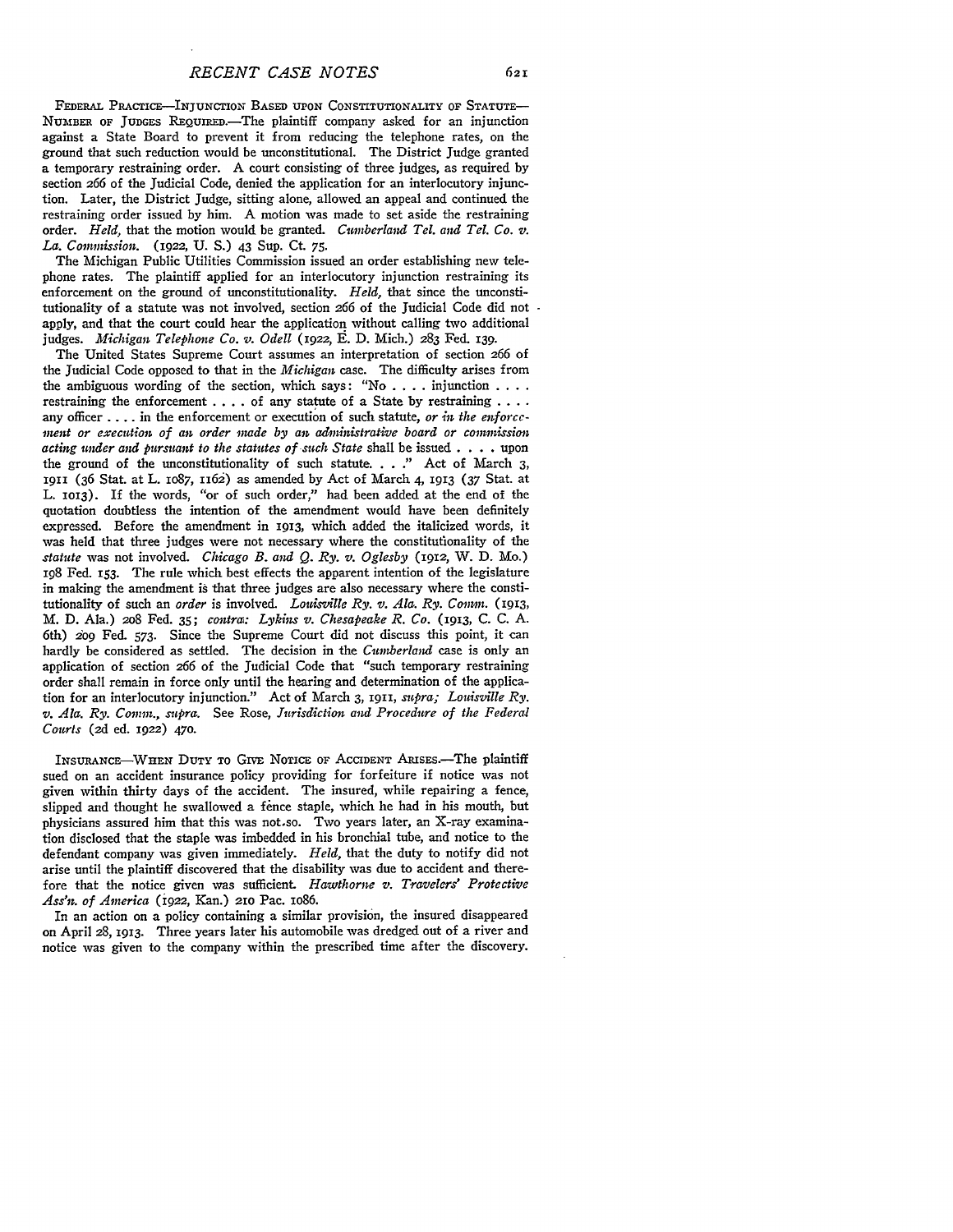The jury found that the insured lost his life accidentally on April 28, 1913. *Held,* (two judges *dissenting)* that the time for notice runs from the date of accident and not from the date of discovery of the facts and therefore that the notice was insufficient. *Hanna v. Conwercial Travelers' Mit. Accident Ass'n. of America* **(1922,** Sup. **Ct.)** 197 *N.* Y. Supp. 395.

These two cases offer a striking illustration of conflicting tendencies in the construction of conditions in insurance contracts. See (1922) **2o** MIcE. L. REv. 549. It is well settled that a provision in a policy requiring notice of loss within a prescribed time is valid and, in the absence of compliance or a waiver, the assured cannot recover. Joyce, *Imsurance* (2d ed. 1918) sec. **3280.** The application of this rule is simple where the failure to comply with the condition is due to the fault of the insured or assured, but there is difficulty where the delay is without fault. In the latter class, as indicated **by** the two instant cases, the courts are in conflict. In the absence of an express provision that ignorance of the accident, death, or other fact will not affect the duty to give notice within the prescribed time, it seems more reasonable to assume that the parties "intend" the period of notice to begin to run from the discovery of the facts and not from the date of their actual occurrence. *Concordia Fire Ins. Co. v. Waterford* (1920) **145** Ark. **420, 224 S.** W. 953; *Conwrcial Travelers v. Barnes* **(1907)** 75 Kan. **720,** 724, **90** Pac. **293, 295;** *Kentzler v. Amer. Mitt. Acc. Ass'n.* (1894) **88** Wis. 589, 6o *N.* W. **1OO2;** Patterson, *Supervening Impossibility of Performing Conditions in Insurance Policies* (1922) 22 CoL. L. REV. 625; Corbin, *Supervening Impossibility of Performing Conditions Precedent* (1922) 22 *ibid.* 425; see *Melcher v. Ocean Accident & Guarantee Co.* **(1919) 226** N. Y. **51, 123** N. E. 81; **(1919)** ig Col.. L. REv. 414; *Sheafor v. Standard Accident Ins. Co.* **(1919) 170** Wis. **307,** 174 N. W. *916; Employers' Liability Co. v. Jones Lumber Co.* (1916) 111 Miss. 759, **72** So. **152;** *contra: Tuttle v. Pac. Mitt. Life Ins. Co.* (1920) **58** Mont. 121, **i9o** Pac. 993; *Hatch v. Casualty Co.* (19o8) *197* Mass. **101,** 83 N. E. 398. The modern tendency is unquestionably in the direction of holding insurers to a stricter accountability. Accordingly most courts are unwilling to construe these conditions of forfeiture so as to defeat the rights of the assured unless the intention **of** the parties to create a forfeiture is beyond question, or the facts show fraud or clear injustice on the insurer. Vance, *Insurance* (1904) 497; see *Bingell v. Royal Ins. Co.* (1913) 24o Pa. 412, 87 Atl. 955; **COMMENTS** (1923) **32** YALX, LAv **JOuRNAL,** 274. According to the better view, when causes exist reasonably excusing the giving of notice within the time required, notice will be sufficient if given within the time stipulated after the cause of preventing prior compliance ceases to exist. Joyce, *op. cit.* sec. 328oa; *Woodmen Accident Ass'n. v. Pratt* **(19O1)** 62 Neb. 673, 87 N. W. 546; *Bingell v. Royal Ins. Co., supra.* The *Hawthorne* case is of this type.

SALES-FRAUDULENT CONVEYANCES-BULK SALES ACT-TORT CLAIMS.-The plaintiff was injured by the defendant's automobile. One week later a corporation was formed by the defendant and others, to which he transferred all his business assets and property. In return he received stock which he transferred to his wife in payment of a pre-existing debt. The plaintiff later sued and obtained judgment which he. was unable to satisfy, and brought this action to declare the transfer to the corporation void as a fraud on creditors. *Held,* that the Bulk Sales Act did not apply to unliquidated claims *ex delicto. Harrison v. Riddell* (1922, Mont.) **210** Pac. 46o.

Bulk sales acts have been passed in forty-five states and have been declared constitutional in all but five. NoTEs **AND COMMENT** (1916) 2 **CORN.** L. **QUART. 28;** *Price Co. v. Misselman Co.* (1910) **217 U. S.** 461, **30** Sup. Ct 6o6; *Tackaberry Co. v. Gernan State Bank* (1917) **39 S. D.** 185, 163 **N.** W. **709.** But difficulty arises in their application. The act is intended only to protect creditors and will not make the sale void as between the parties. *Krolik v. Kaczmarek* **(1919)** 2o8 Mich. 378, *175* **N.** W. **239.** Its main purpose is to protect wholesalers, delivery on credit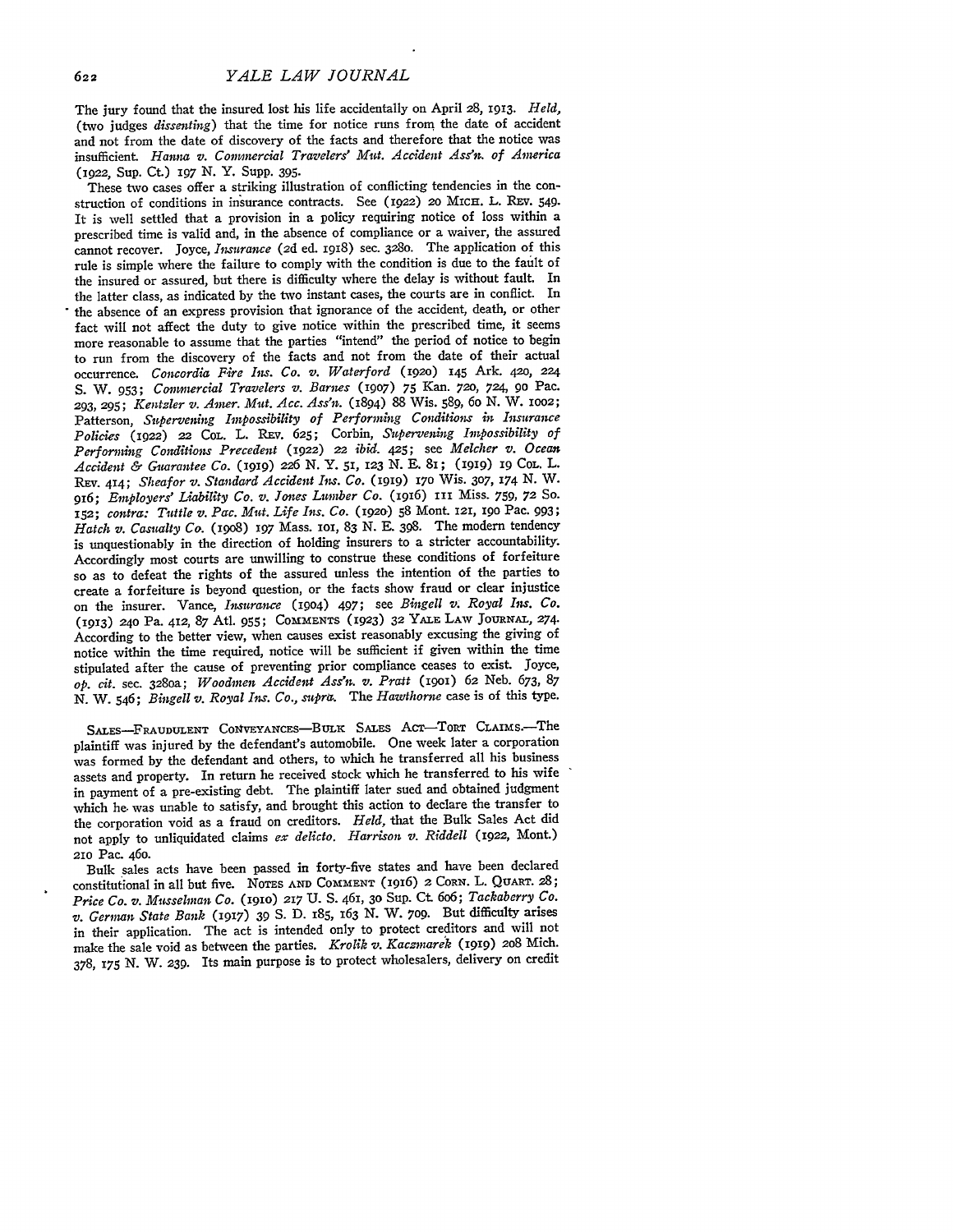being the normal practice. *Escalle v. Mark* ,(1919) 43 Nev. *172,* 183 Pac. **387; COMMENTS** (1923) *32* **YALE** LAW JOURNAL, **602.** But it applies to other creditors also. *Eklund v. Hopkins* (1904) 36 Wash. 179, 78 Pac. 787 (attorney). It applies only to sales in bulk by a merchant, trader, or dealer. *Grove Mfg. Co. v. Salter* (1921) **26** Ga. App. 369, io6 S. E. **208.** And the sale must be of the major part of the stock. *Fisk Rubber Co. v. Hayes Motor Car Co.* (1917) **131** Ark. 248, **I99** S. W. **96.** There must be an absolute sale by the owner other than in the regular course of business. *Wright v. Cline* **(1921) 27** Ga. App. **129,** lO7 S. **E.** 593; (I916) 82 **CENT.** L. JouR. **19o.** Since a chattel mortgage gives only a lien, and does not pass title, neither it nor a foreclosure thereunder is within the statute; but otherwise when a mortgage is followed by release of the equity of redemption. *Swartz v. King Realty Co.* **(192o, N. J.** App.) **lO9** Atl. 567; *Symws Bros. v. Brink* (196) 194 Mich. 389, 16o **N.** W. 638; (1921) *5* MINN. L. REV. 557; (1916) 14 MIcH. L. REV. 597; **9** A. L. P. 473, note. This rule offers obvious possibility of defeating the purpose of the acts. But the rule seems to be otherwise in states where title is passed by a mortgage. (1912) II MICH. L. REV. 248; (1916) 14 *ibid. 674.* **A** deed of trust, a sale by one partner to his co-partner, or a transfer of business and assets made in the process of forming a corporation have also been held to come within the act. *Hall v. Conhie* (1921, Tex. Civ. App.) **230 S.** W. 823; *Howell v. Howell* **(1919) 142** Tenn. 31, 215 **S.** W. 278; **(1920) 90 CENT.** L. JouR. 28; *Marlow v. Ringer* **(1917)** 79 W. Va. 568, 91 S. **E.** 386; *Sakelos & Co. v. Hutchinson Bros.* (1916) 129 Md. **300,** 99 Atl. 357; *Smith-'Calhoun Rubber Co. v. McGhee Rubber Co.* **(i9t,** Tex. Civ. App.) **235 S.** W. 3zI. The transfer must be of a stock of goods, and not merely of fixtures. *Ettelson v. Sankopp* (1918) **210** Ill. App. 348; *Heilmauan v. Powelson* (1917, Sup. Ct.) **1o** Misc. **230,** 167 N. Y. Supp. 662; (1920) *2o* COL. L. Ray. 354. The courts have construed the Bulk Sales Act strictly and have held that one holding an unliquidated claim arising out of a breach of contract is not a creditor within the meaning of the Act. *Superior Plating Works v. Art Crafts Co.* (1920) **218** Ill. App. 148. Although probably of first impression, the instant decision is logically sound and is supported by the dictum in the *Art Crafts* case, *supra.*

SALES-PRIORITY OF CONDITIONAL VENDOR'S LIEN OVER NON-STATUTORY LIEN. A conditional vendor brought replevin for an automobile in the possession of the defendant who claimed a lien on it for repairs ordered by the conditional vendee. The defendant had no notice of the plaintiff's title. *Held,* that the plaintiff could recover. *Bath Motor Mart v. Miller* (1922, Me.) 118 Atl. 715.

Subject to possible exceptions in favor of innkeepers and carriers, no commonlaw lien can be acquired on chattels delivered without the express or implied authority of the owner. White v. Smith (1882) 44 N. J. L. 105; Jones, Liens (3d ed. 1914) sec. 733., A mortgagor or conditional vendee in possession cannot without such authority create a lien for services rendered with respect to a chattel superior to the claims of the vendor or mortgagee. *Dennison v. Shuler* (1882) 47 Mich. 598, **II** N. W. 402; *Storms v. Smith* (1884) **137** Mass. 2Ol. There is, however, some difference of opinion as to what constitutes an implied authorization. Where a continued use of the chattel contemplates repairs, many courts correctly hold that the conditional vendor or mortgagee **by** entrusting it to the possession of the vendee or mortgagor for use impliedly authorizes necessary repairs. *Williams v. Allsup* (1861) io C. B. **(N.** S.) 417 (steam vessel) ; *Watts v. Sweeney* (i8go) *127* Ind. 116, 26 N. **E.** 68o (engine) ; *Broom v. Dale* (915) **1O9** Miss. **52,** 67 So. **659** (automobile); *Keene v. Thomats* **[1905]** *1* K. B. 136 (dog-cart). Other courts expressly refuse to imply such authority. *Baughman Auto Co. v. Emanuel* **(1912)** 137 Ga. 354, **73** S. **E.** 511; *Shaw v. Webb* (1915) 131 Tenn. 173, 174 **S.** W. **273;** *Bankers' Comn, Security Co. v. Brennan & Levy* **(1920)** *75* Pa. Super. Ct. **199.** This view is sustained on two grounds: that otherwise it puts it into the power of the mortgagor to impair the security of the mort